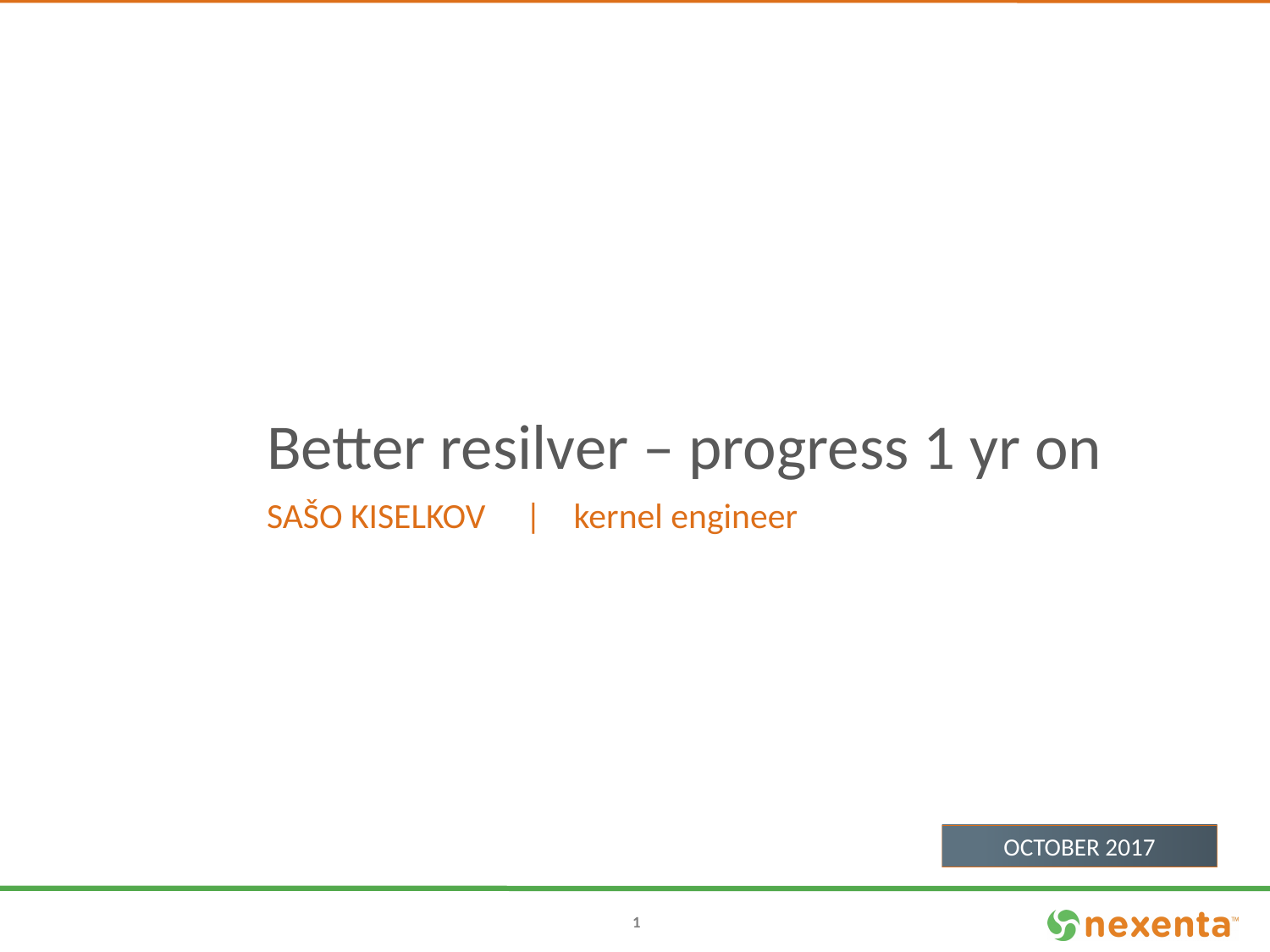# **Better resilver**



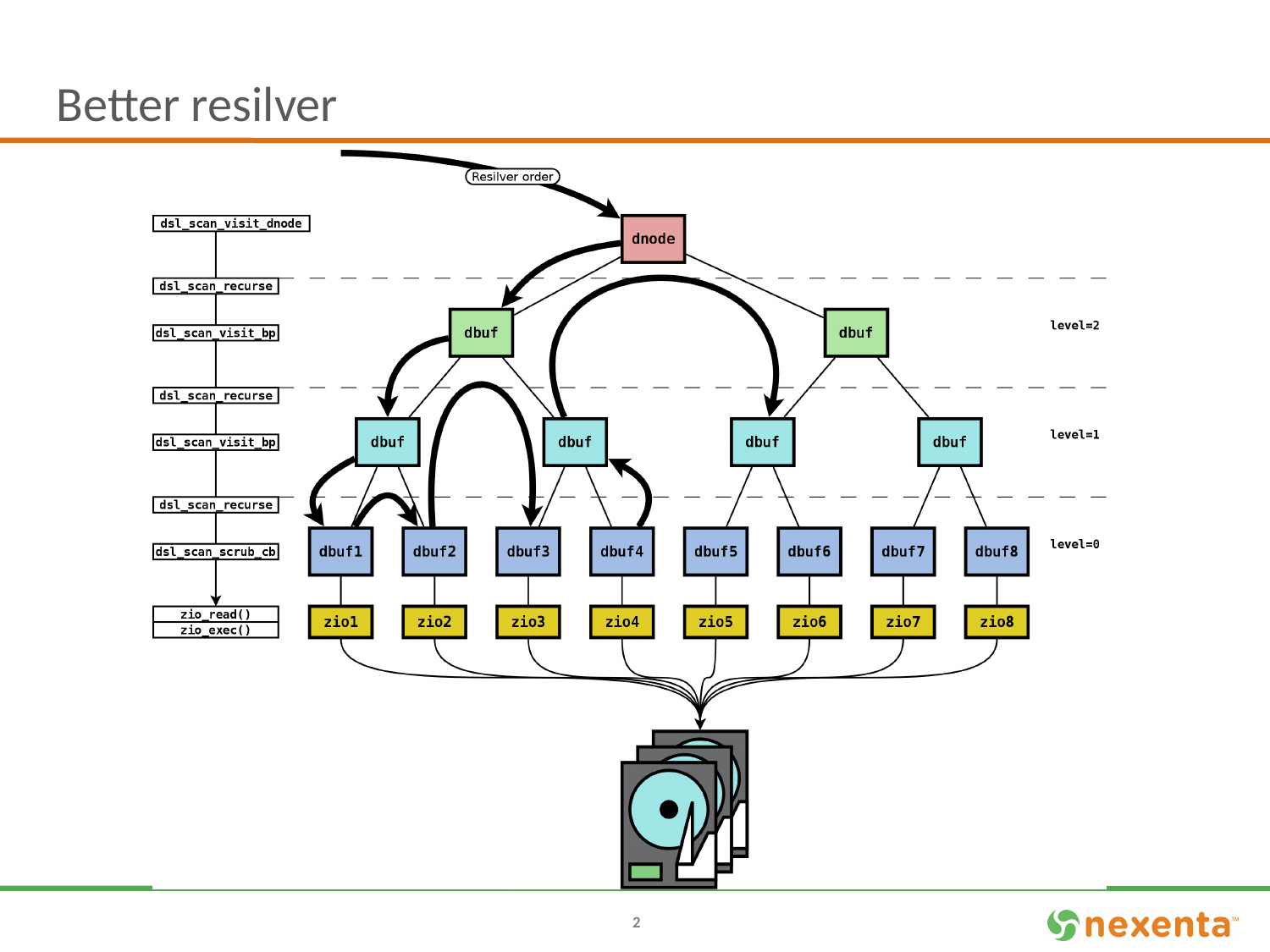# **Better resilver**





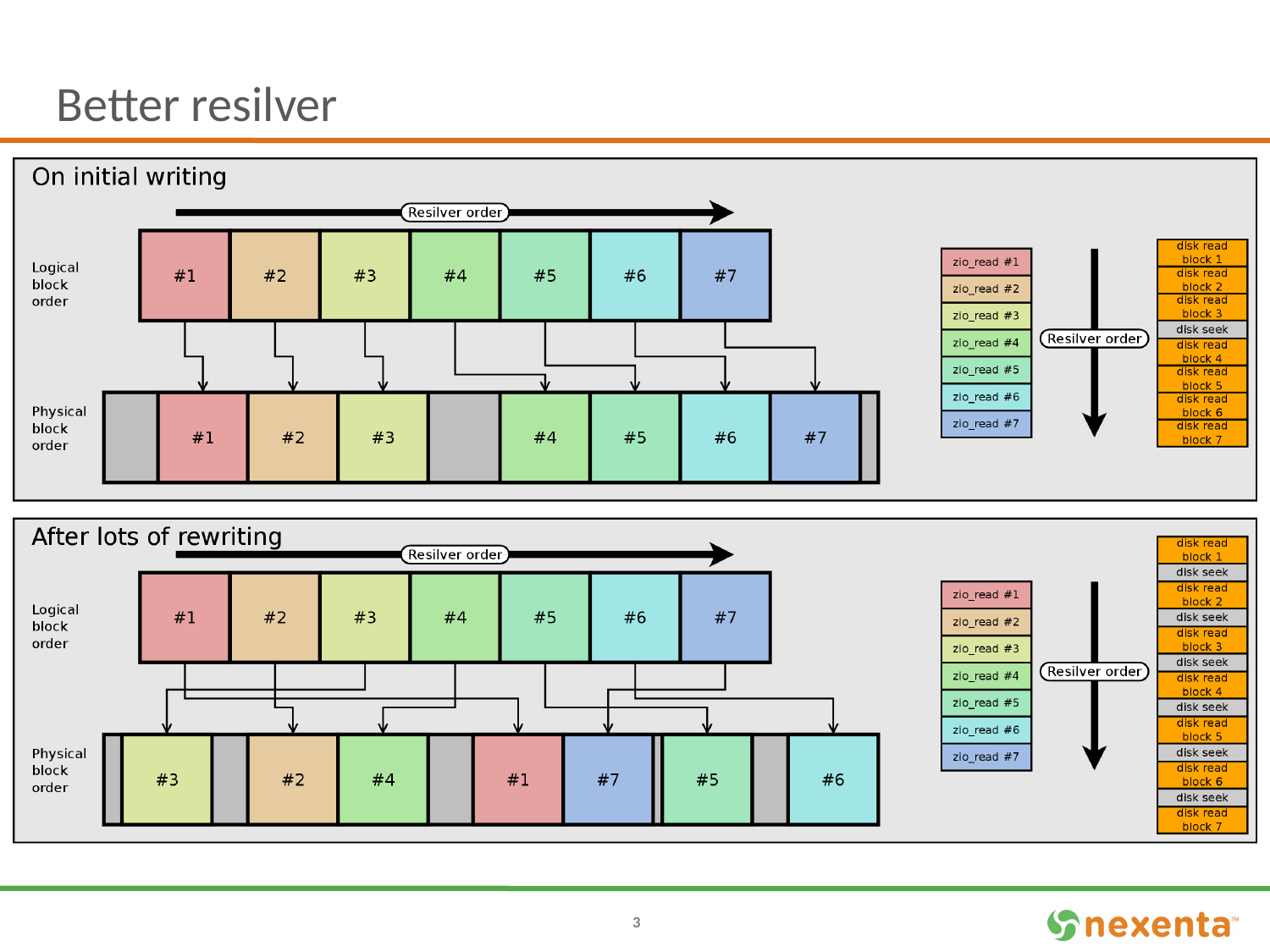# **Better resilver**



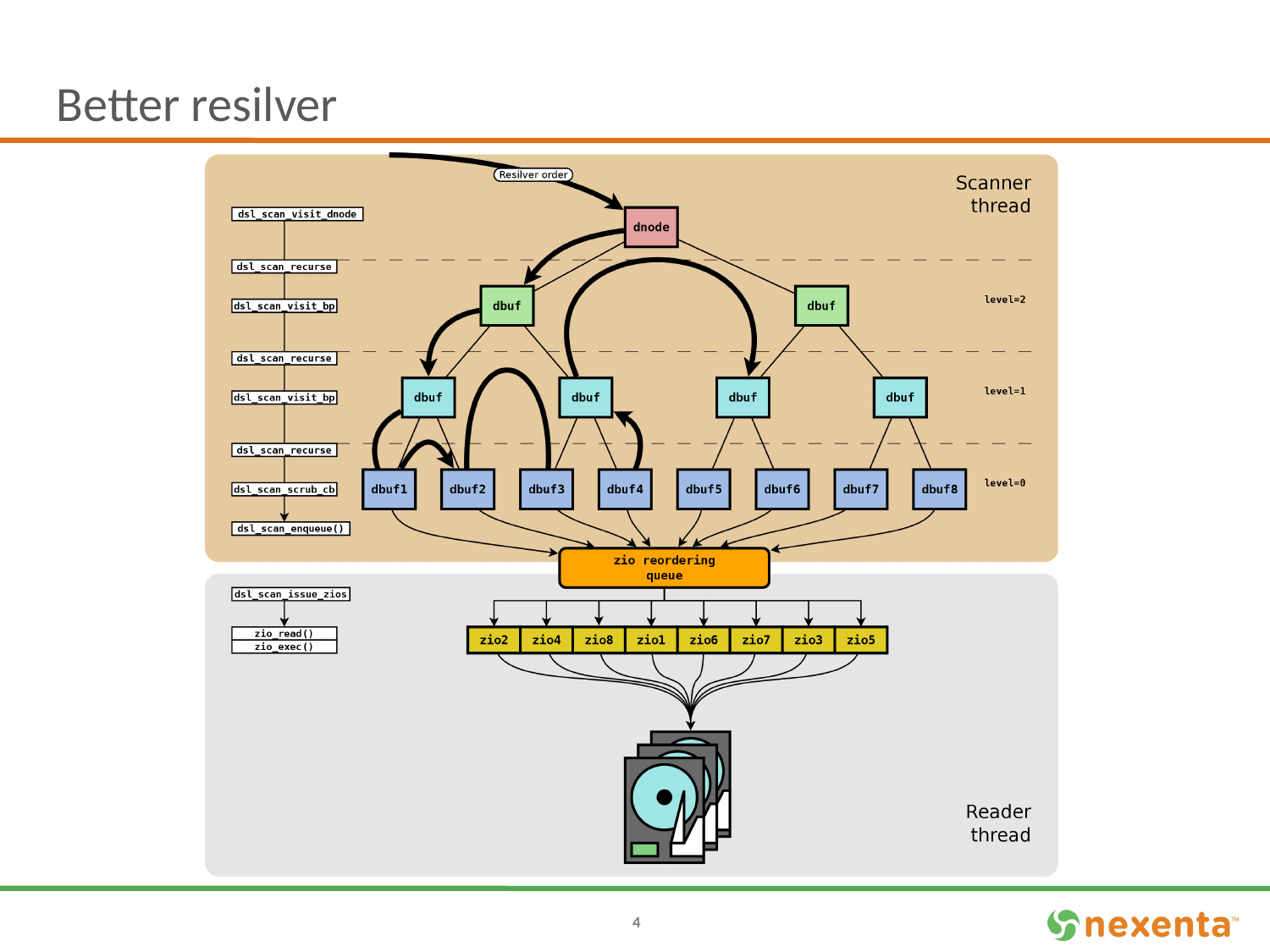### Further improvements

- Shipped in February
- New default algorithm on NexentaStor 5.0.3 and newer
- No disk format change
- Involved Matt & George in fine-tuning the design
- Tom Caputi from Datto improved resilver prefetcher (ZoL)

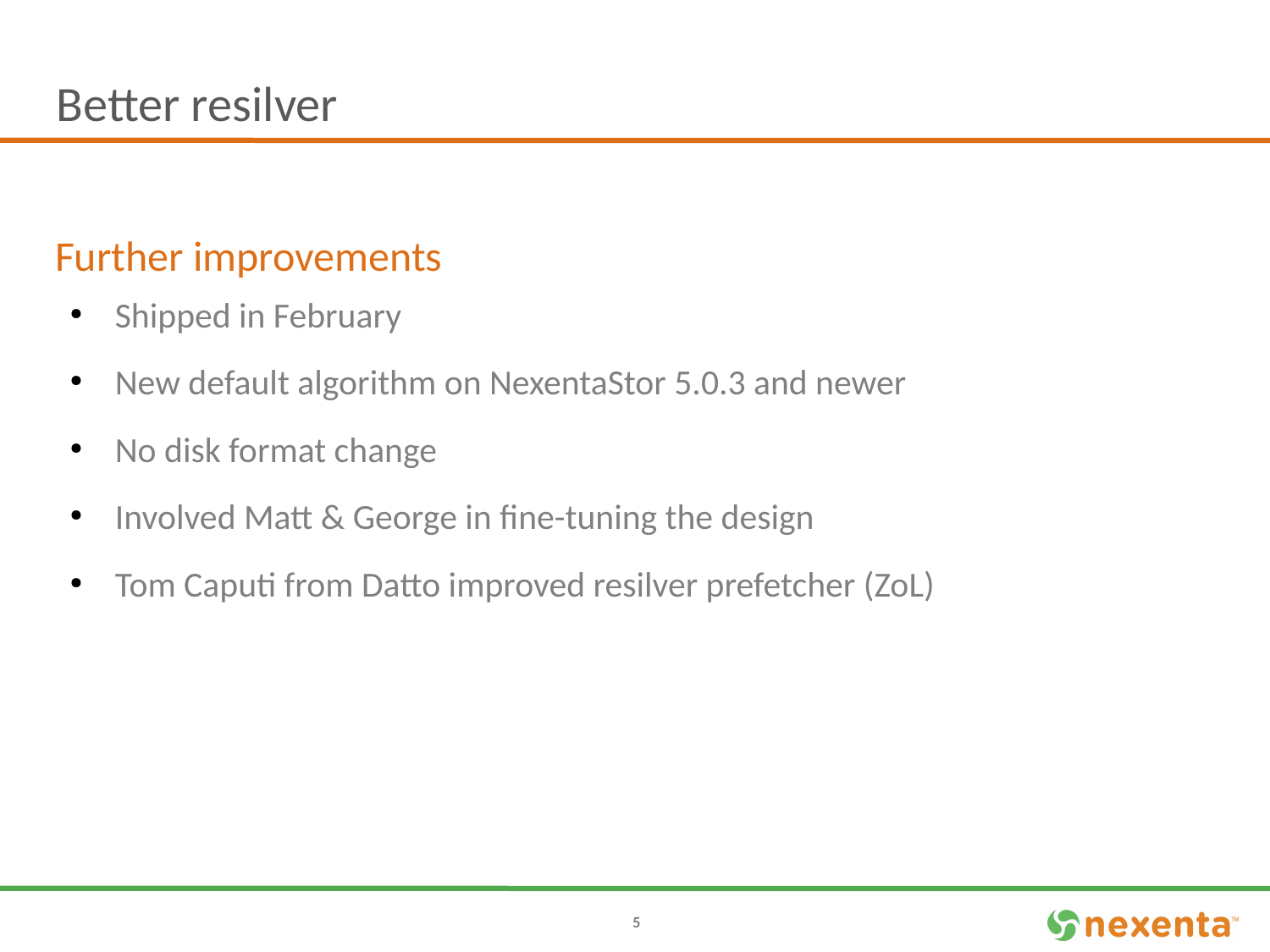Promises, promises...



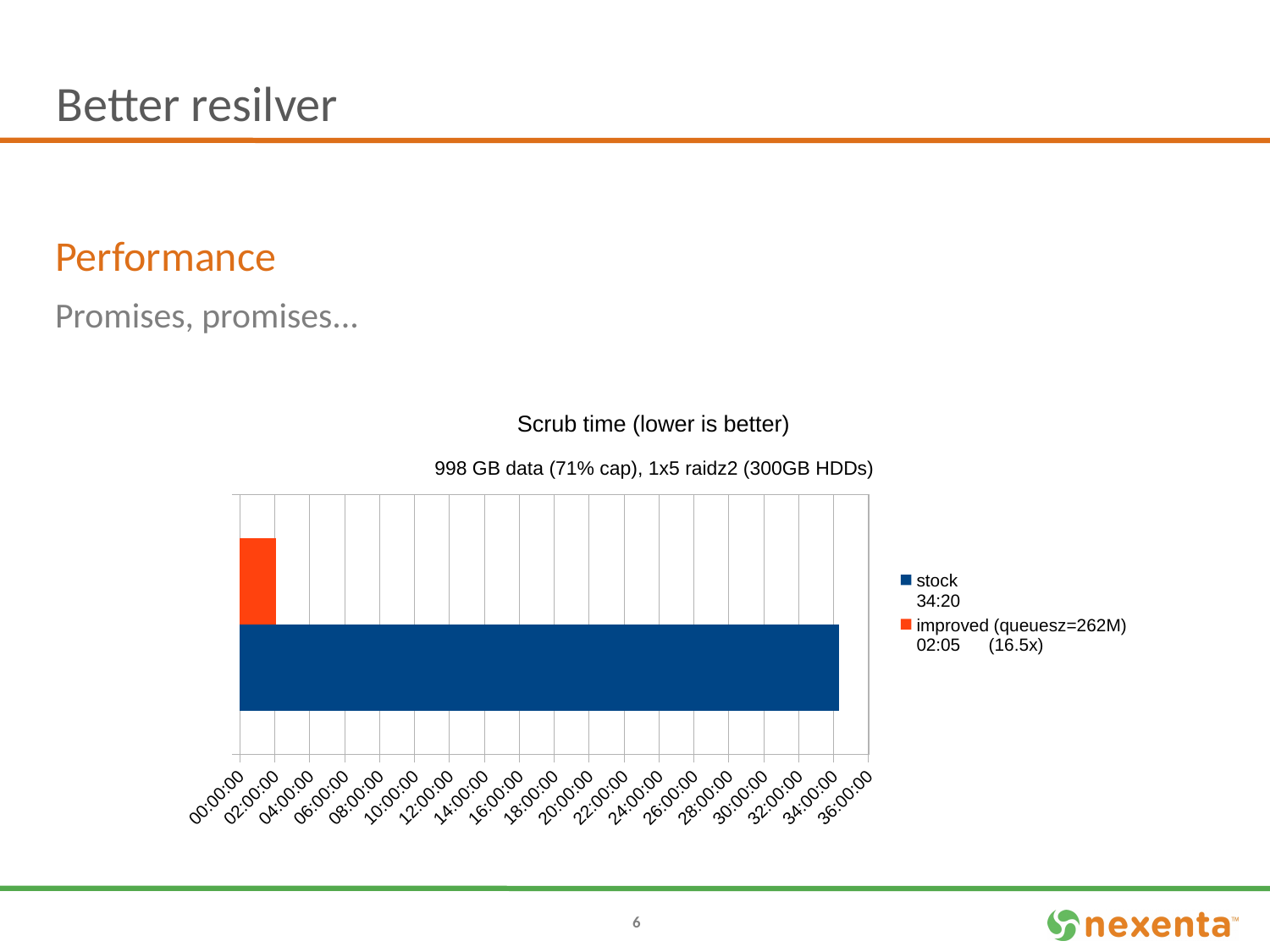raw data size: 21.1 TiB (12% full)

recordsize: 128k

pool geometry: 12 x 8-drive raidz2, 2x slog (200GB SAS SSD)

main pool devices: SEAGATE ST2000NM0023 1.82TB

| <b>ALGO</b>     | <b>TEST</b> | TIME (hh:mm) | <b>RATE (MB/s)</b> | <b>DELTA</b> | <b>CACHESZ (MB)</b> | <b>GAPSZ (MB)</b> |
|-----------------|-------------|--------------|--------------------|--------------|---------------------|-------------------|
| <i>improved</i> | scrub       | 10h44m       | 573                | 3.1x         | 26121               |                   |
| stock           | scrub       | 32h45m       | 188                | ----         | ----                | ----              |

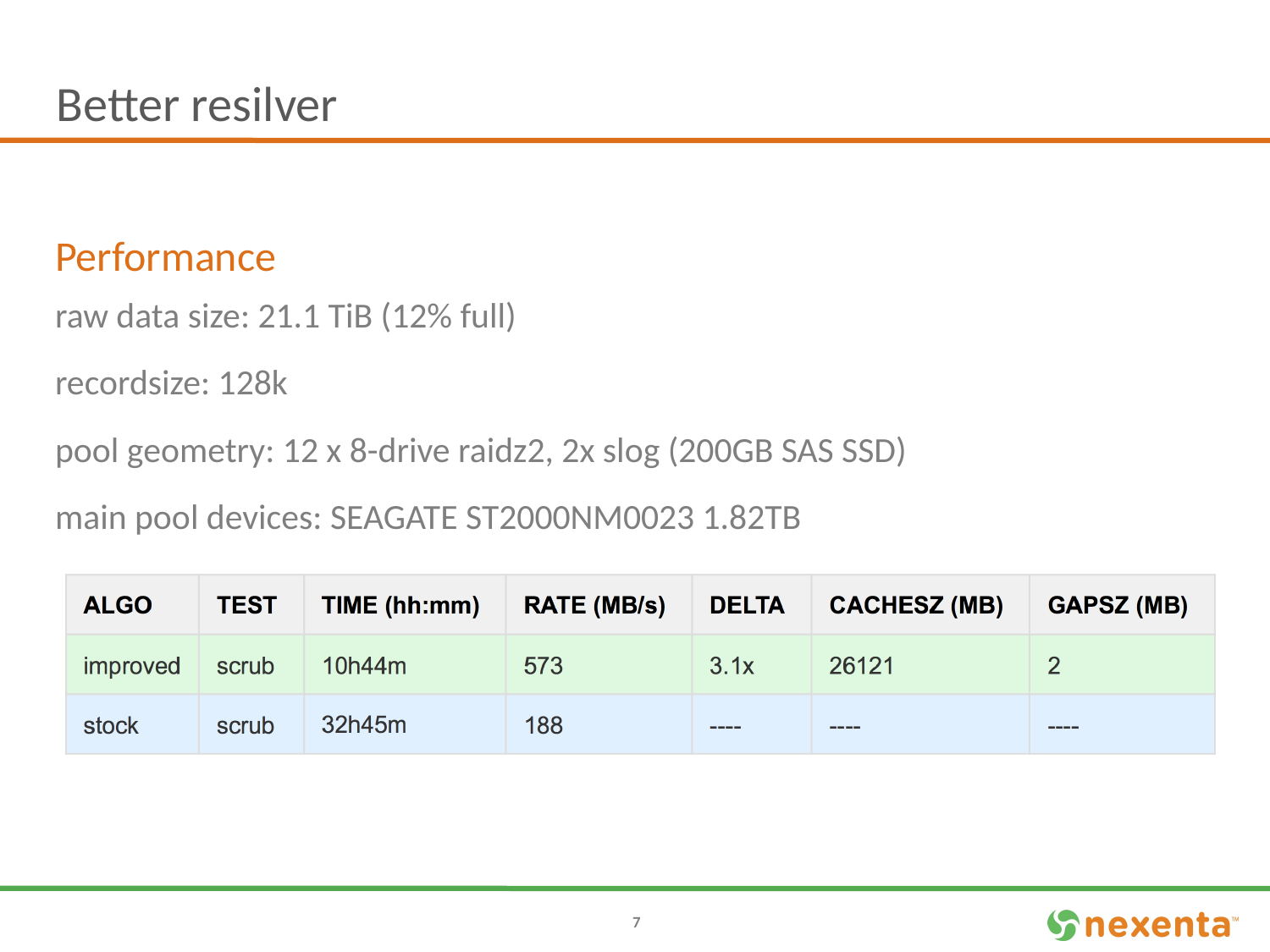raw data size: 26.2 TiB (pool 36% full)

recordsize: 16k

pool geometry: 2 x 5-drive raidz2

devices: 10x HGST 8TB 7k2 3.5'' SAS (HUH728080AL5204)

| <b>KERNEL</b>   | <b>TEST</b> | TIME (hh:mm) | <b>RATE (MB/s)</b> | <b>DELTA</b> | <b>CACHESZ (MB)</b> | <b>GAPSZ (MB)</b> |
|-----------------|-------------|--------------|--------------------|--------------|---------------------|-------------------|
| stock           | scrub       | 49h16m       | 154.9              | ----         | ----                | ----              |
| <i>improved</i> | scrub       | 14h40m       | 520                | 3.4x         | 1309                | $\overline{2}$    |
| <i>improved</i> | scrub       | 13h49m       | 552                | 3.6x         | 6548                |                   |

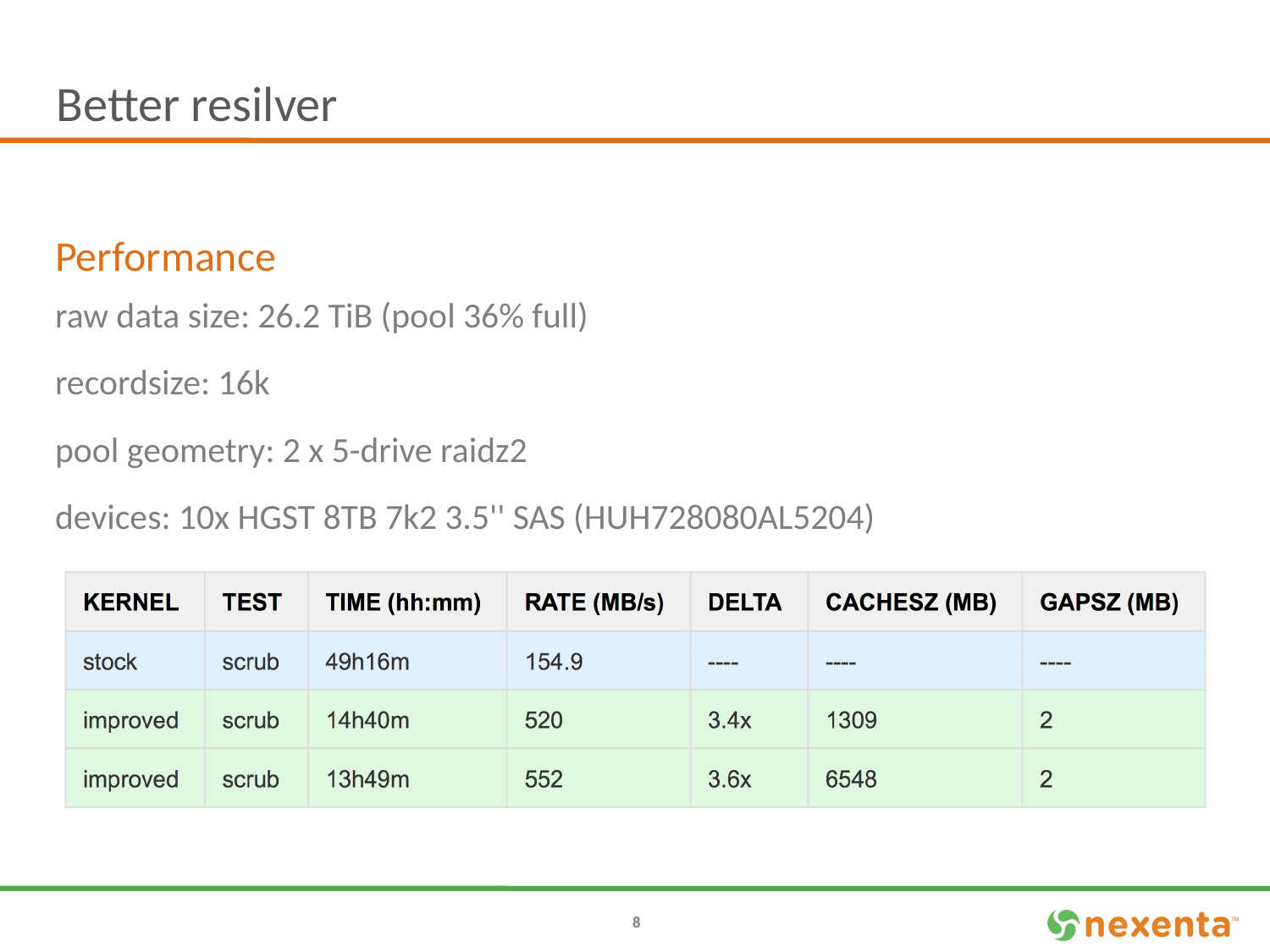Customer boxes (X speedup from old algo)



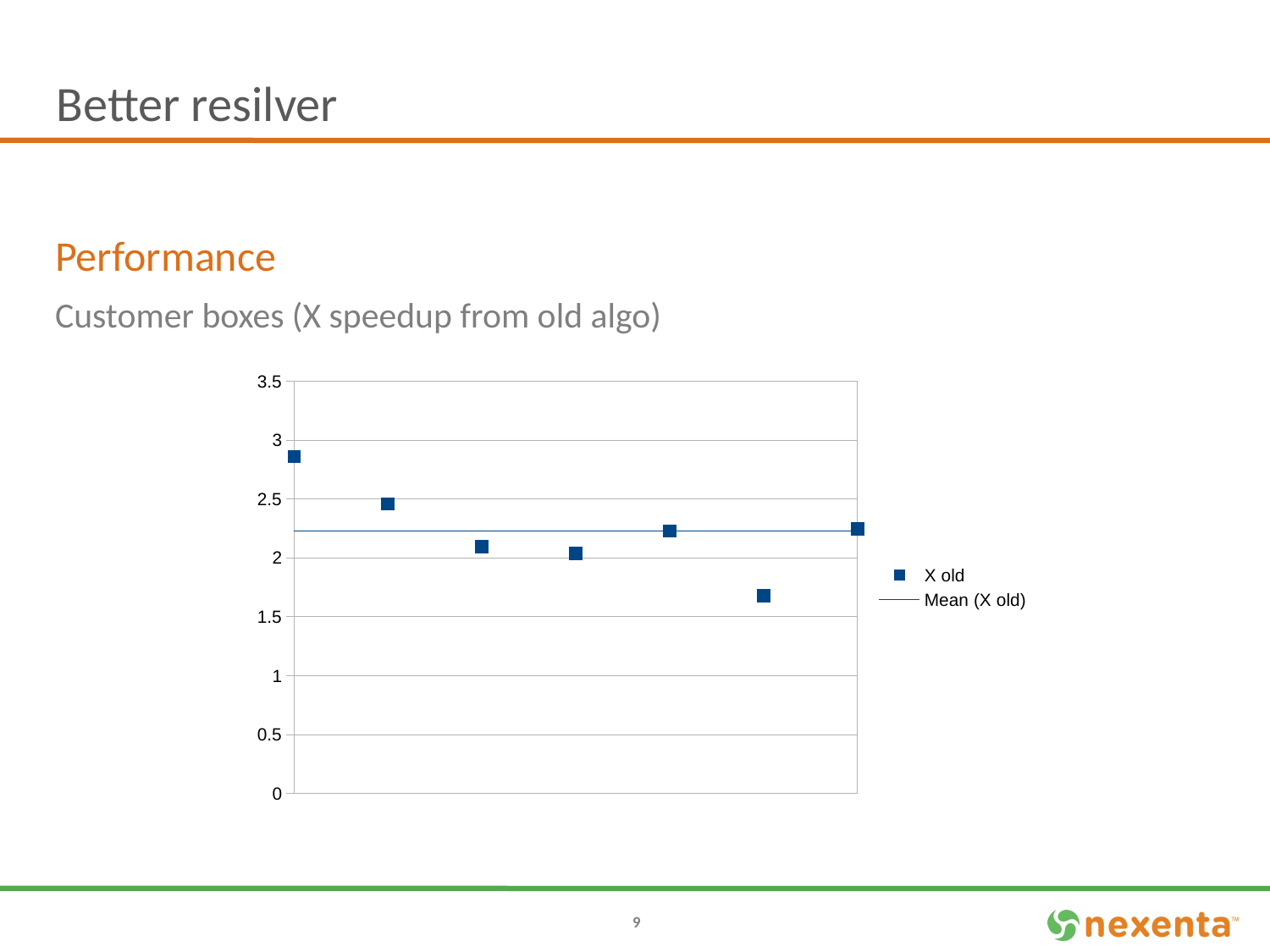• Effects of randomization



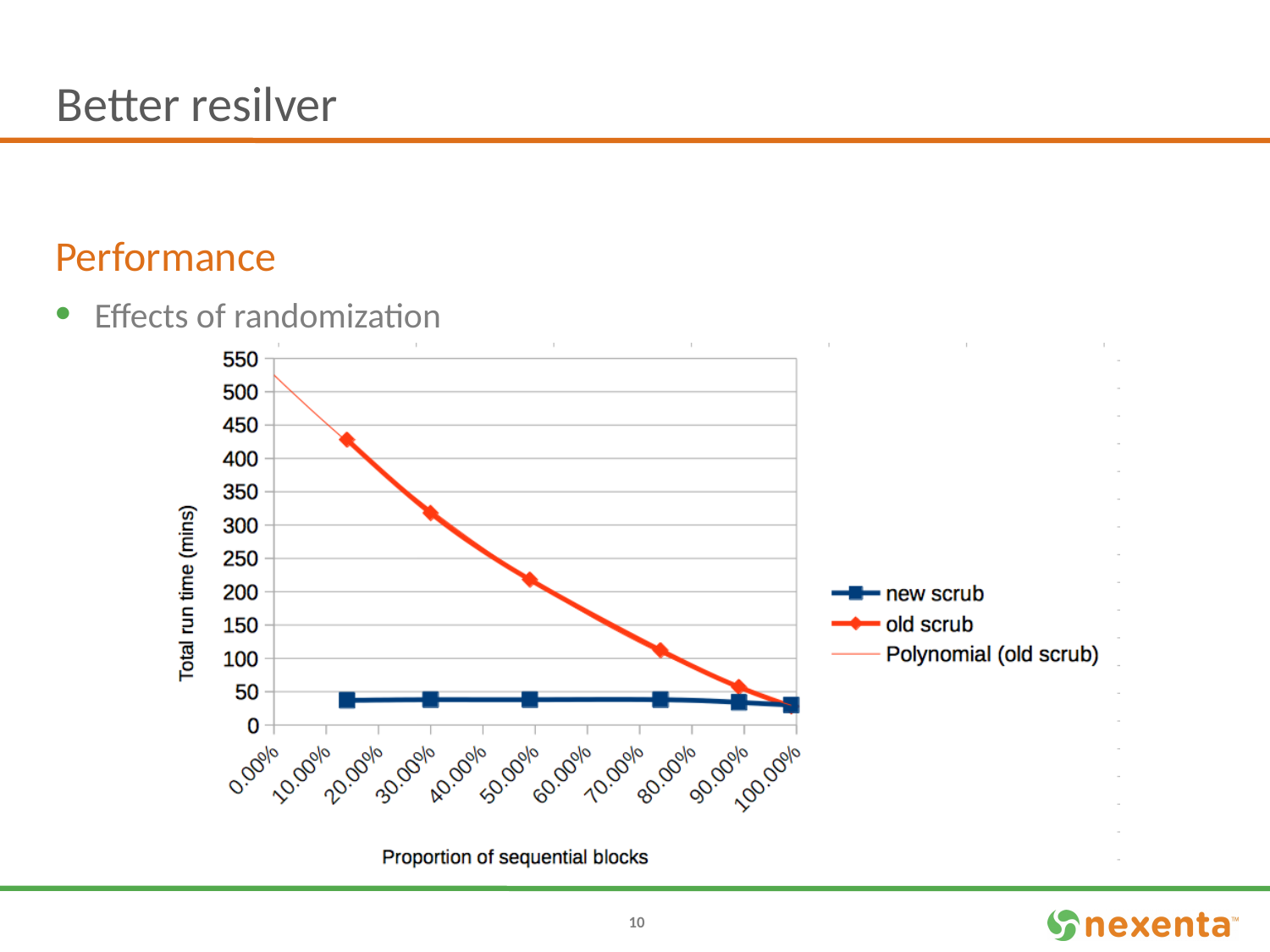• Effects of randomization